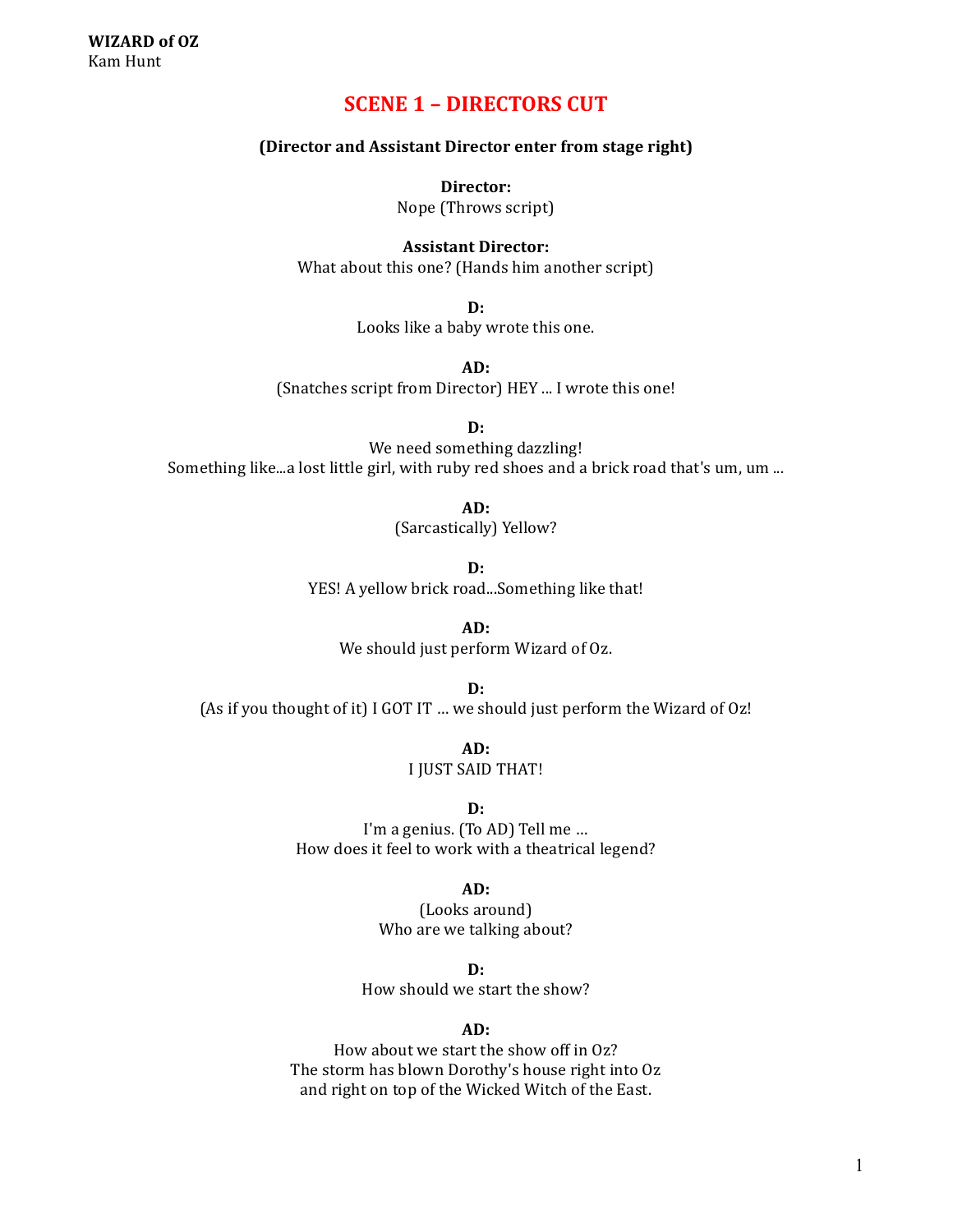**D:** (Steps in front of AD and pushes her back) Yes! I love where I'm going with this. (Walks off stage right)

**AD:**

(To audience) Women, we ACTUALLY think of everything!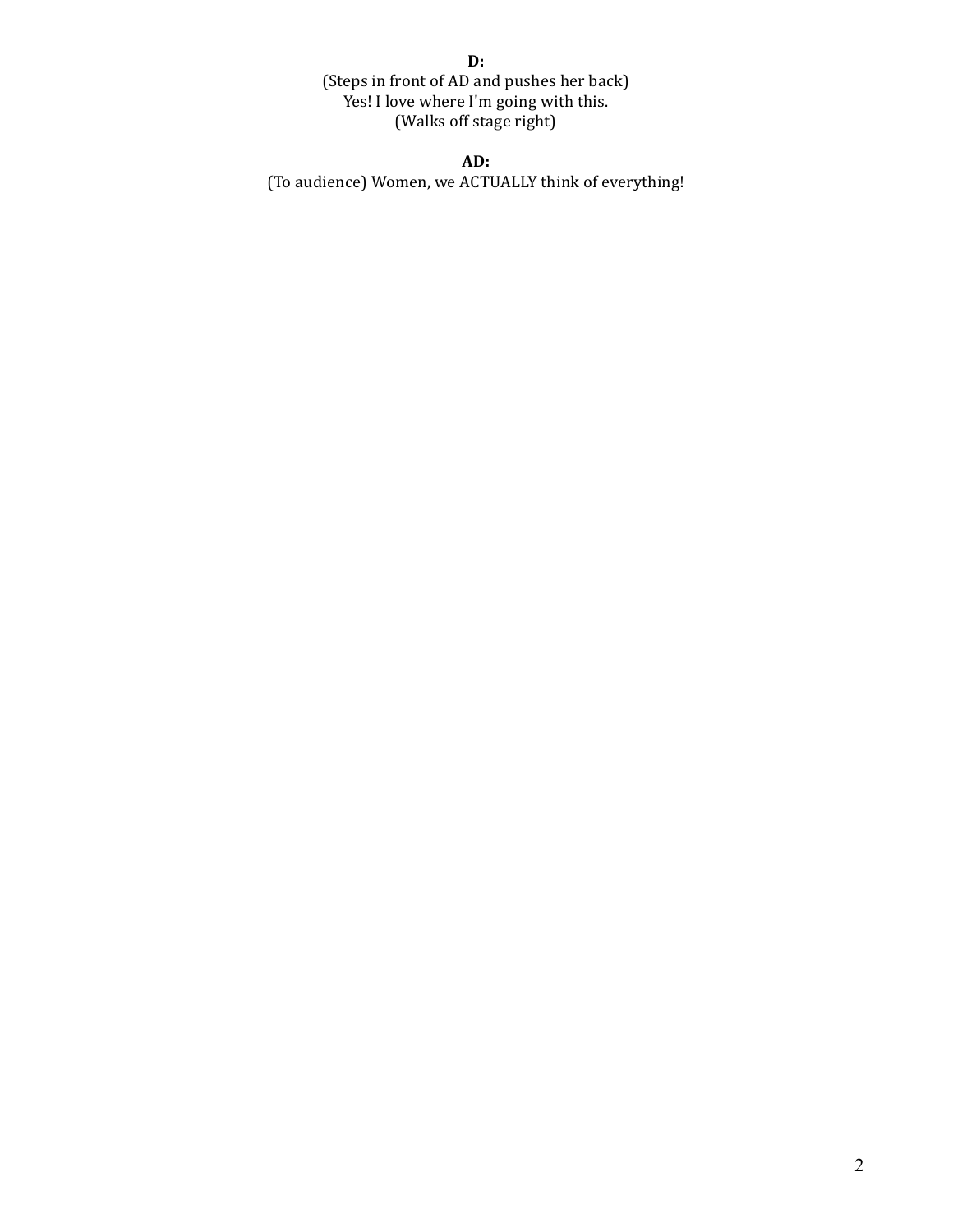# **SCENE 2 – YELLOW BRICK ROADIE**

### **(Dorothy, Toto, Director, AD and munchkins enter from stage right)**

**D:**

(Explaining to her) Now Dorothy, you landed in Oz, your house just squashed the Wicked Witch of the East and turned her into a sandWITCH. Get it, a sandWITCH? Ha Ha, because she's a witch ... Oh never mind!

## **(Everyone thinks the joke is corny)**

**AD:** ALRIGHT, places everyone, the show is about to begin ...

> **D: AND ACTION!**

#### **Dorothy:**

(Comes out of her house) Oh goodness, oh my goodness Toto, that was one crazy storm. And it looks like it blew our house to a very strange land.

**Toto:**

We're not in Kansas anymore Dorothy.

**Dorothy:** We are somewhere over the rainbow ...

**Toto:**

I feel a song coming on.

# **SOMEWHERE OVER THE RAINBOW SONG**

**Toto:**

(Sniffing around) Hey Dorothy, look what I found?

**Dorothy:**

What is it Toto?

**Toto:**

Looks like, a pair of legs.

(Munchkins begin to appear slowly. All of a sudden, Glinda appears)

**Glinda:** Well hello there little girl, what's your name?

> **Dorothy:** My name is Dorothy and you are...?

> > **Glinda:** My name is Glinda.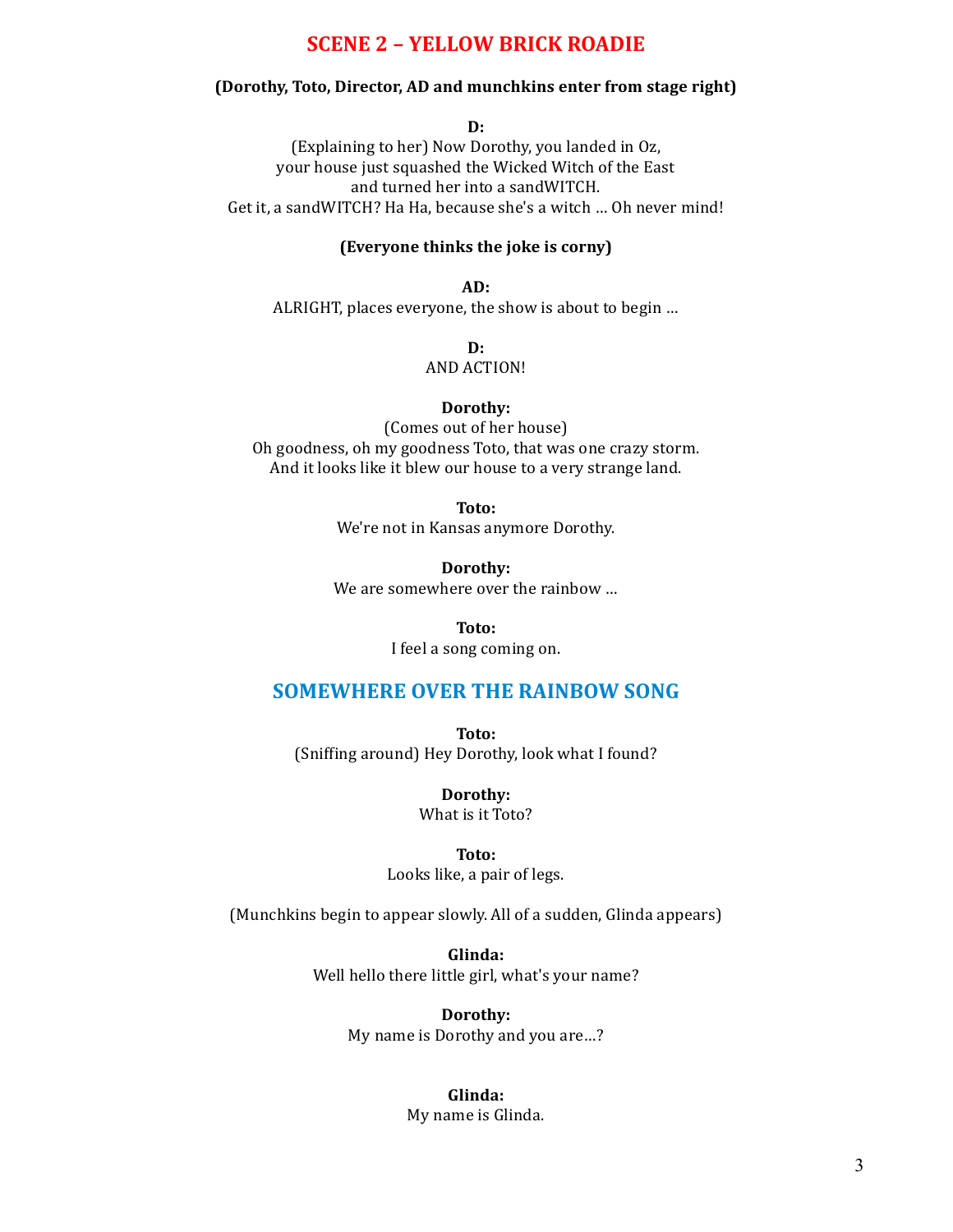#### **Dorothy:**

Where did you come from?

## **Glinda:**

The south my dear. (Break character) You just hop on I-35 and take 820 toward Ft. Worth. But I wouldn't take 35 from 2 to 7 because that freeway is from the devil himself!

> **Dorothy:** And who are they? (Talking about the Munchkins)

### **Glinda:**

Oh those are the munchkins of Munchkin Land. They have come out to see the one who saved them.

## **Dorothy:**

Who saved them?

# **Munchkins:**

YOU DID!

# **Lola:**

On behalf of all the munchkins of Munchkin Land, I would like to say thank you for saving us!

**Took:** Thank you for freeing us from our horrible oppression!

> **Daisy:** You have truly set the captives free!

#### **Munchkins:**

Hallelujah!

#### **Branch:**

Hey Dorothy, is this your dog? Oh how cute! (Scratches Toto)

**Toto:** Hey hands off the fur lady!

#### **Sigi:**

As a token of our appreciation, my sister and I would like to give you our very own, PATENT PENDING double love bug hug.

(Sigi and Puddifoot give Dorothy a hug from both sides)

**Dorothy:** I do ... But I don't understand, how did I save you?

#### **Glinda:**

It's very simple my dear. These poor helpless runts -

#### **Lola:**

(Clears throat) Ah hum. Officially we are called "munchkins." We don't use the word "runt" anymore. It's culturally insensitive.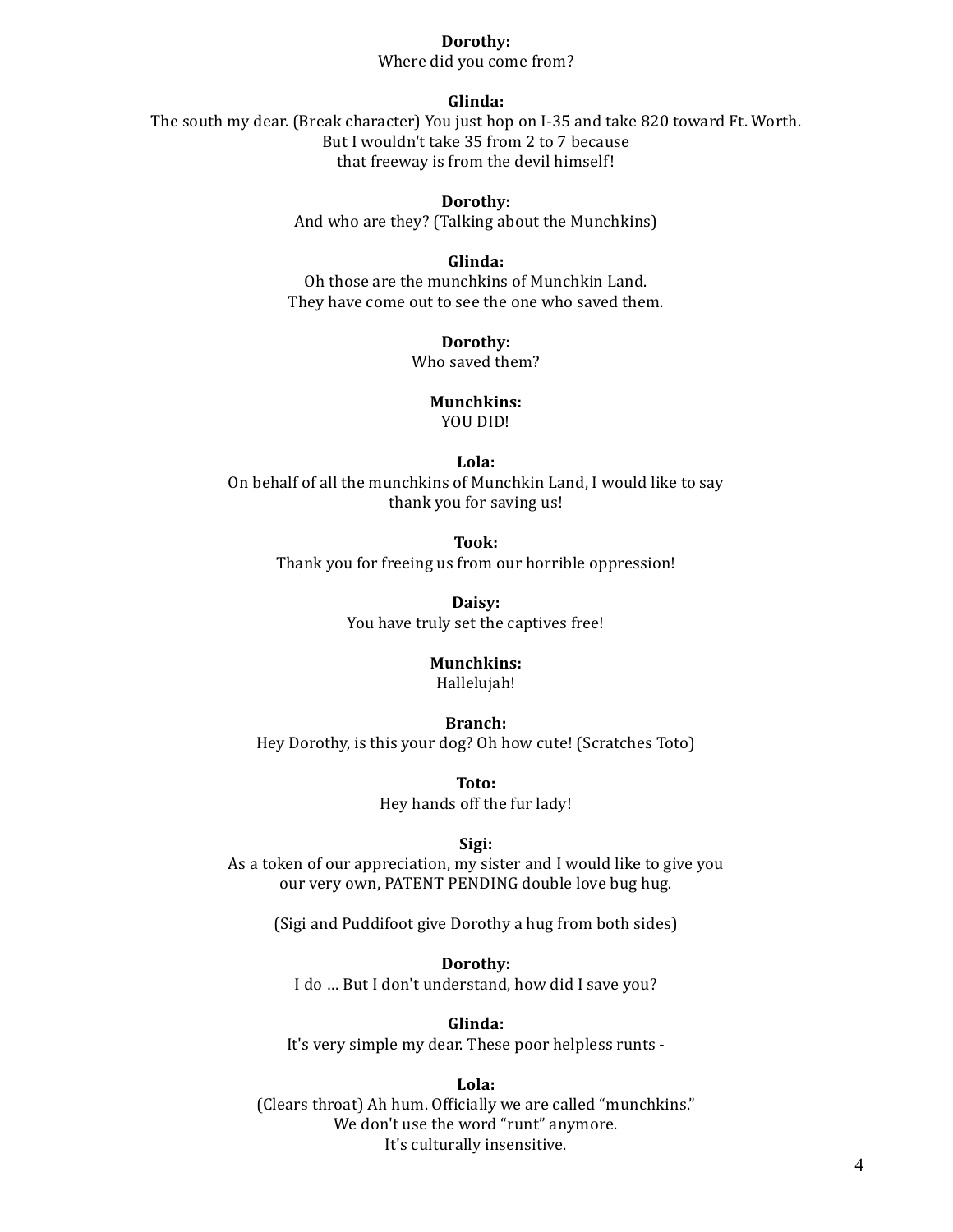### **Glinda:**

Munchkins once roamed around happy and free. But one day, a horrible evil settled over the land. A wicked witch from the east appeared and began to treat the munchkins as if they were her slaves.

### **Took:**

She made us do cruel CRUEL things!

### **Daisy:**

She made us make our beds.

#### **Branch:**

She made us clean all the time!

# **Sigi:**

She's a MONSTER! She even made me clip her toe-nails!

### **(Everyone is grossed out)**

#### **Glinda:**

You see Dorothy, those legs that Toto found are the legs of the wicked witch of the east. Your house just came and landed right on top of her. (Break character) I mean that's a crazy way to die! One day you're walking along, minding your own business ... all of a sudden a house RANDOMLY comes flying out of the sky and smashes you like BAM! (Back in character) Dorothy, you killed the the Wicked Witch of the East and now the munchkins are free.

### **Munchkins:**

YAY!

#### **Glinda:**

And I would like to give you a gift, the wicked witches ruby red shoes. Be sure to never take them off.

**Lola:** You helped us Dorothy, how can we help you?

#### **Dorothy:**

As amazing as munchkin land is, Toto and I would really like to go back home.

#### **Lola:**

The Wizard of Oz can help you get home. And to find him, all you have to do is follow the yellow brick road.

> **Dorothy:** Follow the yellow brick road?

**Munchkins:** FOLLOW THE YELLOW BRICK ROAD!

# **FOLLOW THE YELLOW BRICK ROAD SONG**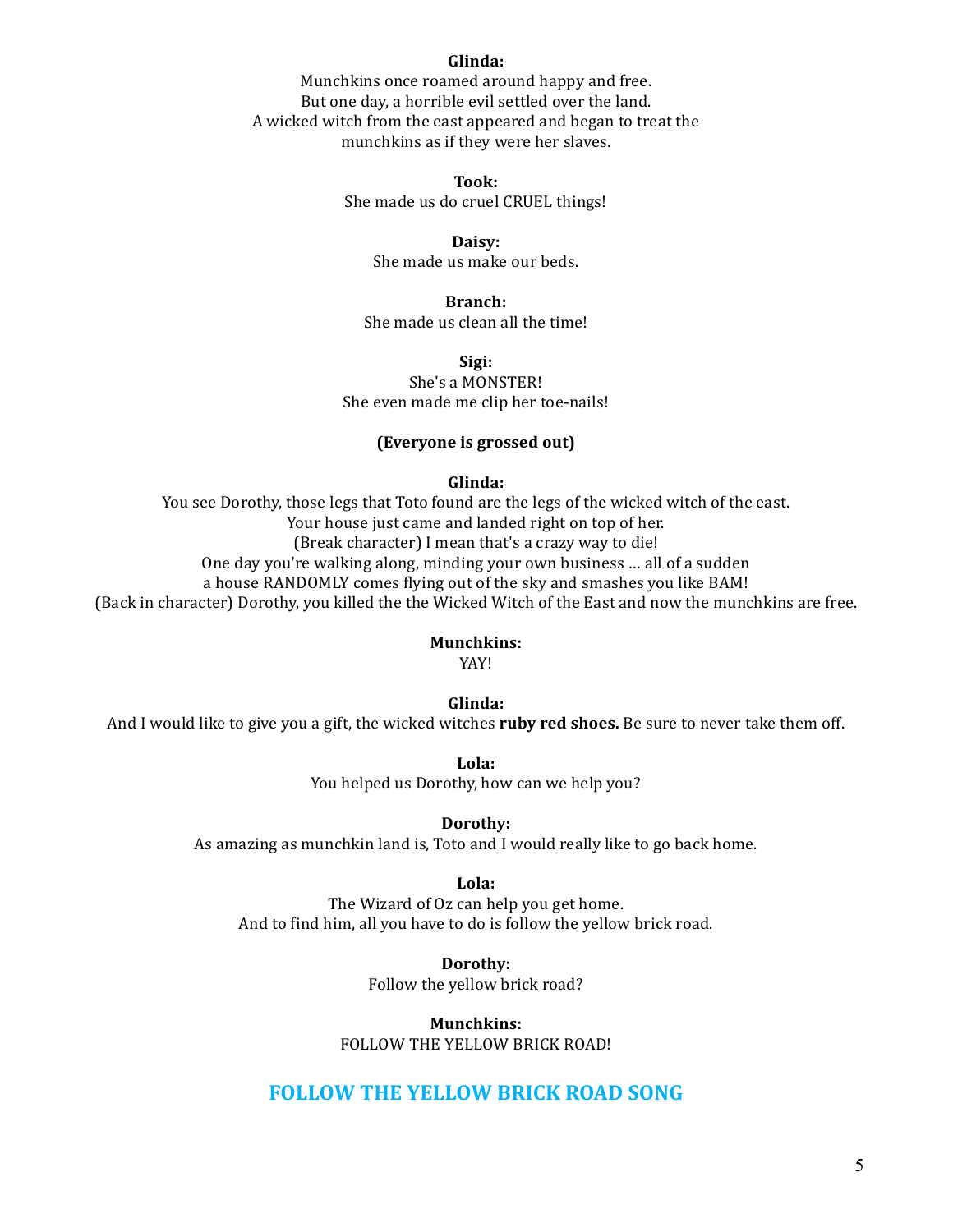# **SCENE 3 – WICKED WHICH**

## **(Actors exit. AD, flying monkeys and the wicked witch enter from stage right)**

**AD**:

Elle, here's what we're going for in this scene ... You have discovered that innocent little Dorothy just killed your sister by dropping a 50 ton house right on her head. Alright places everyone, places ... AND ACTION!

## **(Baggins, Stig and Ralf exit the stage but then come flying back in)**

**Baggins:** (Tired) Whew I'm tired from doing all that flying!

> **Stig:** Are you going to tell her or should I?

**Ralf:** Why don't you tell her the news, you've always been her favorite flying monkey.

**Wicked Witch:**

What news?

#### **Baggins:**

Do you want the good news or the bad news first?

**WW:**

Hmm, tell me the good news first.

**Ralf:**

We don't have to see any more political post on Facebook.

**WW:**

And the bad news?

**Stig:**

Your sister got hit by a house. And died.

### **Baggins:**

Whenever someone ask you, "Do you want the good news or the bad news first?" Just know the good news ALWAYS STINKS compared to the bad news.

**WW:**

Was there anyone inside the house?

**Ralf:**

Yes, a little girl named Dorothy.

**WW:**

A little girl named Dorothy you say? Hmm, was she cute?

**Flying Monkeys:** 

(Shaking their heads yes)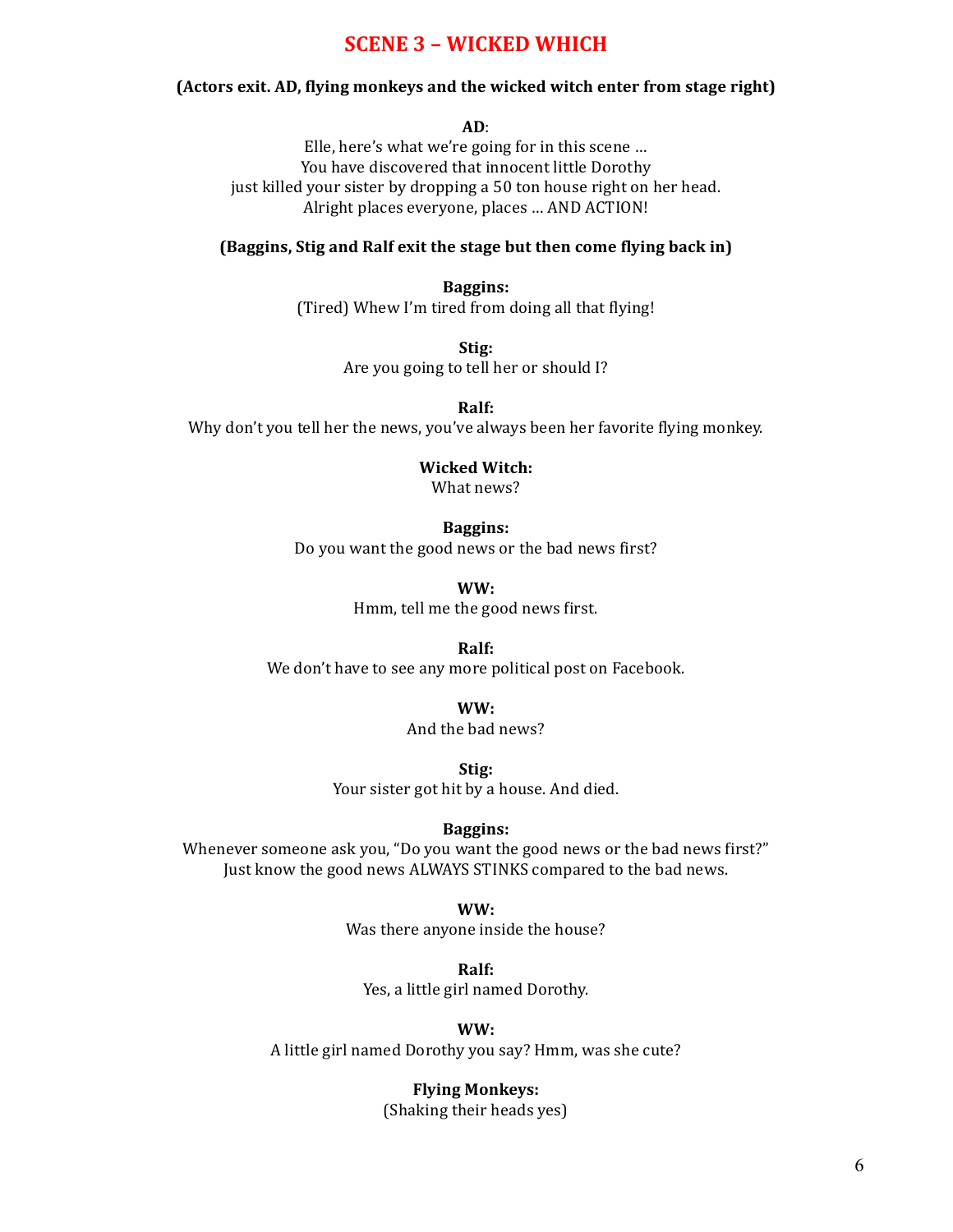## **WW:**

Cuter than me?

**Stig:** Everyone is cuter than you.

### **WW:**

(Lunges to attack Stig) Oh be quiet! (Very worried) WAIT! Tell me this one thing ... Did she have on a pair of ruby red SHOES?!

> Flying Monkeys: (Shaking their heads yes)

> > **WW:**

NOOOO! I must get those shoes! For those shoes have unspeakable power -

**Baggins:** What power are you talking about oh evil one?

**WW:**

Those shoes ... MATCH ALL OF MY OUTFITS! Alright you pathetic excuses for minions, it's time we go get those shoes and destroy Dorothy in the process. (Evil laugh) Bwhaaa haaa haaa!

> **Flying Monkeys:** (Laughing improperly) Ha Ha Ha!

**WW:** NO you buffoons, it's like this ... Bwhaaa haaa haa!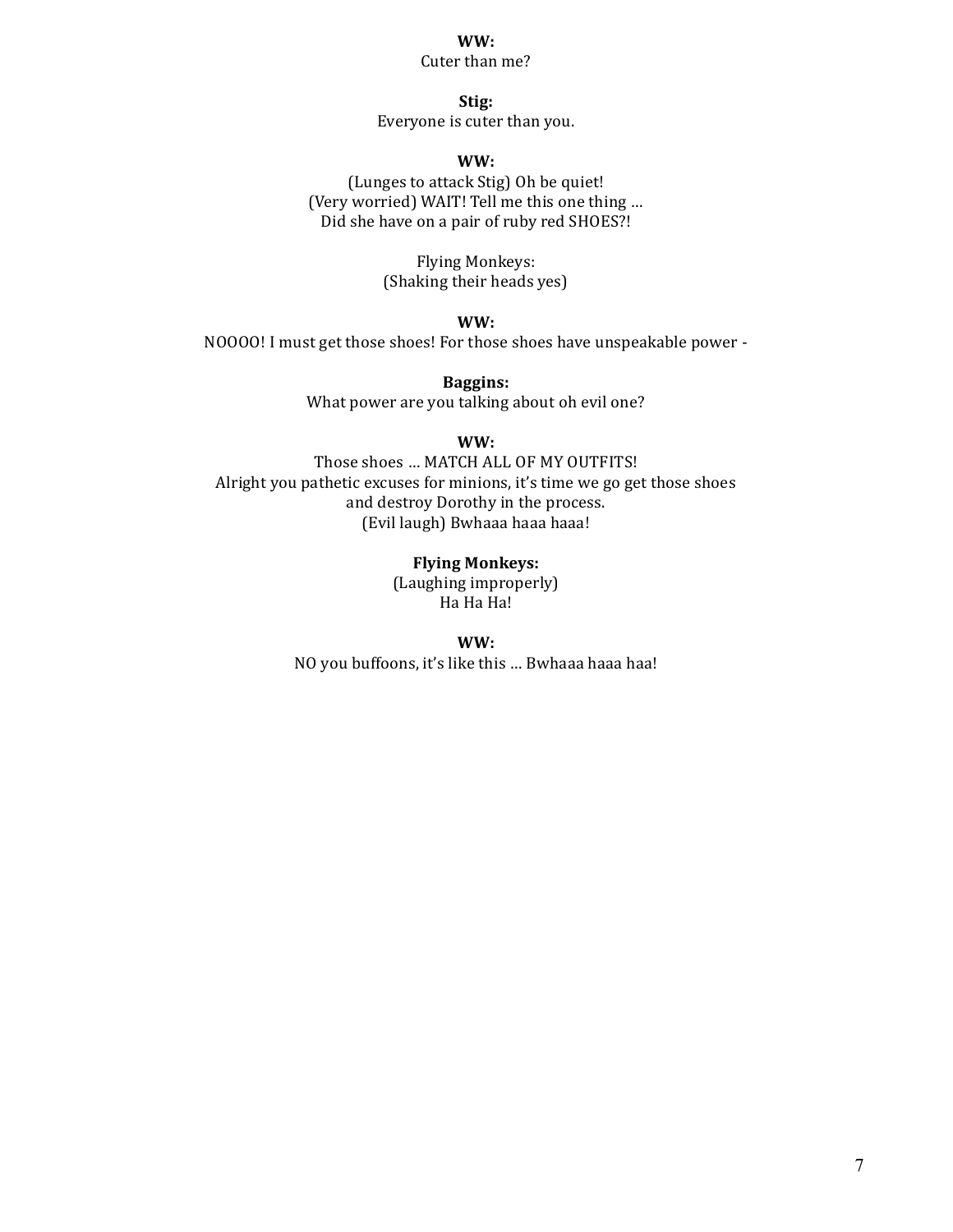# **SCENE 4 - DOROTHY AND THE THREE BEARS**

#### **Director:**

OK Karis, darling, in this next scene you're hopping and skipping along the yellow brick road when all of a sudden, you encounter four odd individuals. Are you ready?

#### **Dorothy:**

(Very dramatic) I was born for the spot light. My life is all about the theater and  $-$ 

## **Director:**

(Interrupts her) Yeah, whatever ... AND ACTION!

### **Dorothy:**

(Singing) We're off to see the Wizard, the wonderful Wizard of ... (Discovery) Oh no Toto, who are they?

**Toto:**

They look like misfits. Need me to go RUFF them up? Get it, RUFF them up? RUFF, because I'm a dog ... Oh never mind.

#### **(Lion, Scarecrow, Tin-woman and Tito are all huddle around a small table)**

**Lion:**

Hey, how ya doing over there? (Goes to Dorothy) My name is Cowardly Lion. Let me introduce you to my crew. That right there is Brainless Scarecrow. That's Heartless Tin -

**Tito:**

(Runs up to Dorothy excited) I'm Tito! Do I know you?

**Toto:**

Tito?!

**Tito:**

Yes, my name is Tito. Rhymes with Cheeto! What is your deal?

**Toto:**

Tito it's me Toto ... Your long lost twin sister!

**Tito:**

Toto?! I remember you and I use to chase cars and bark at them for no apparent reason.

**Toto:**

Is it really you?

### **Tito:**

Yes it's really me! I've been lost on this yellow brick road for ages. I was roaming the treacherous land of Oz, when I came across these three. I had no family, no friends and no food. They took me in and now I'm part of the crew!

**Dorothy:**

(To Scarecrow) So what's your story?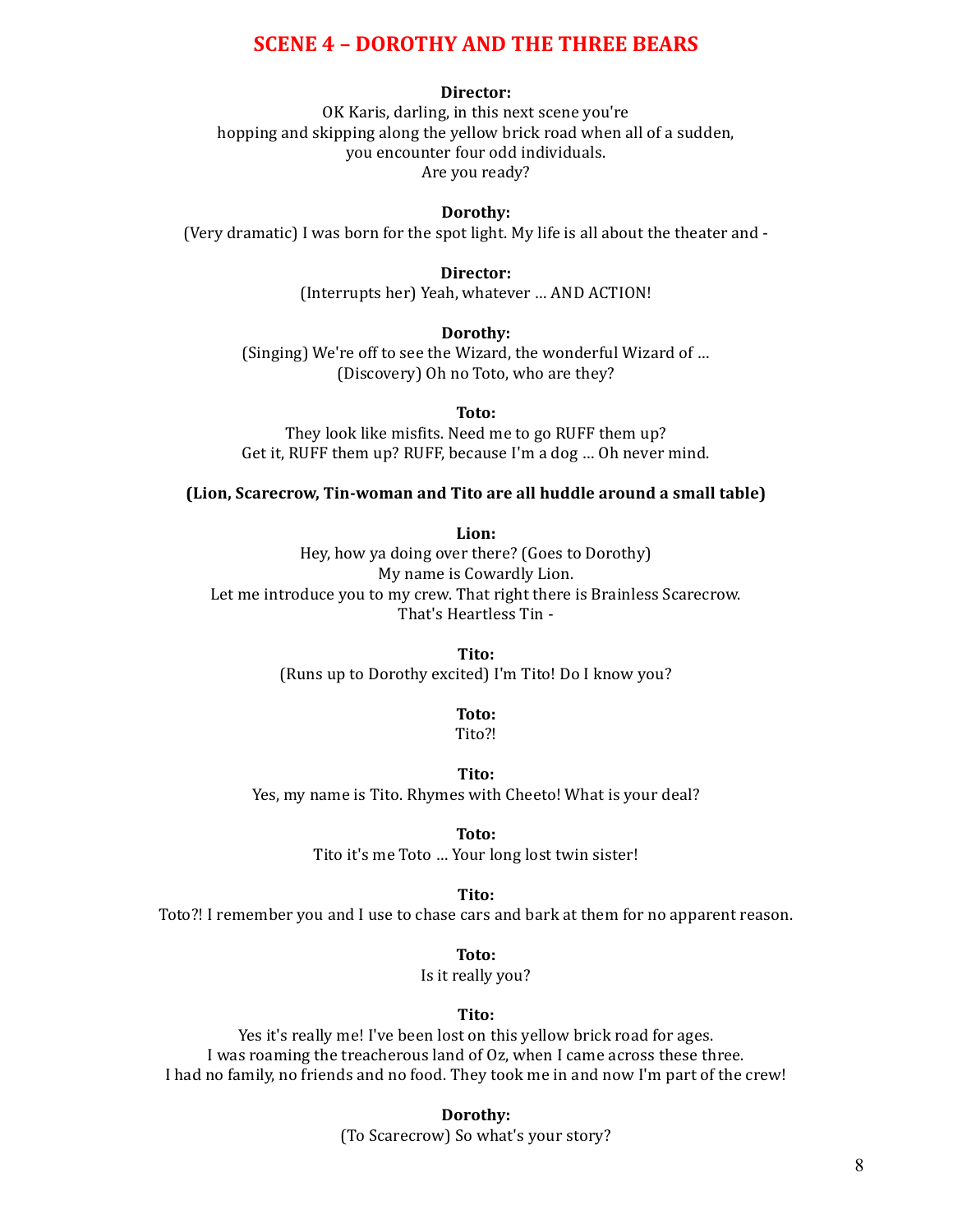#### **Scarecrow:**

I am a brainless scarecrow. When the creator was creating me, He left out the brain part. I have two legs (Does a weird leg move) I have two arms (Weird arm move) two eyes, two ears, one of these thingies (pointing to nose) but NO BRAIN! Hey, tell me, how does it feel to have a brain? WAIT, don't tell me, I'll just imagine what it's like to have one.

# **IF I ONLY HAD A BRAIN SONG**

**Tito:**

Hey cowardly lion, why don't you tell them why you're so cowardly?

## **Lion:**

I'm from the mean streets of New York, born and raised baby. What I didn't know is that the concrete jungle had a heart of stone. I became afraid of the big city and this kitty could roar no more. (softly) Meow.

**Tito:**

Oh stand up for yourself man! You're a LION! Lions aren't afraid of anything.

**Lion:**

Hey, speak for yourself! I'm afraid of everything.

# **IF I ONLY HAD THE NERVE SONG**

**Dorothy:**

Oh my, these stories are so interesting. Do you have anything to say Tin-man?

#### **Tin-Woman:**

(Muffled because your mouth is rusted shut) I'm actually a woman.

**Tito:** Did you say something?

**Tin-Woman:**

(Muffled) I'm actually a woman.

#### **Dorothy:**

Oh let's give him some oil, maybe that will help. (Squeezes some oil on her lips)

### **Tin-woman:**

I'M ACTUALLY A WOMAN! I have no heart. No desire, no will, no emotion. I'm just an old bucket of bolts doomed to one day live among the scrap heap at a junkyard.

#### **Scarecrow:**

She's SUPER dramatic.

#### **Tin-woman:**

I once knew what it felt like to have love for people and a desire to impact their lives. I have since lost that desire and now, I just sit around and play Uno with the crew. It really stinks being an empty shell.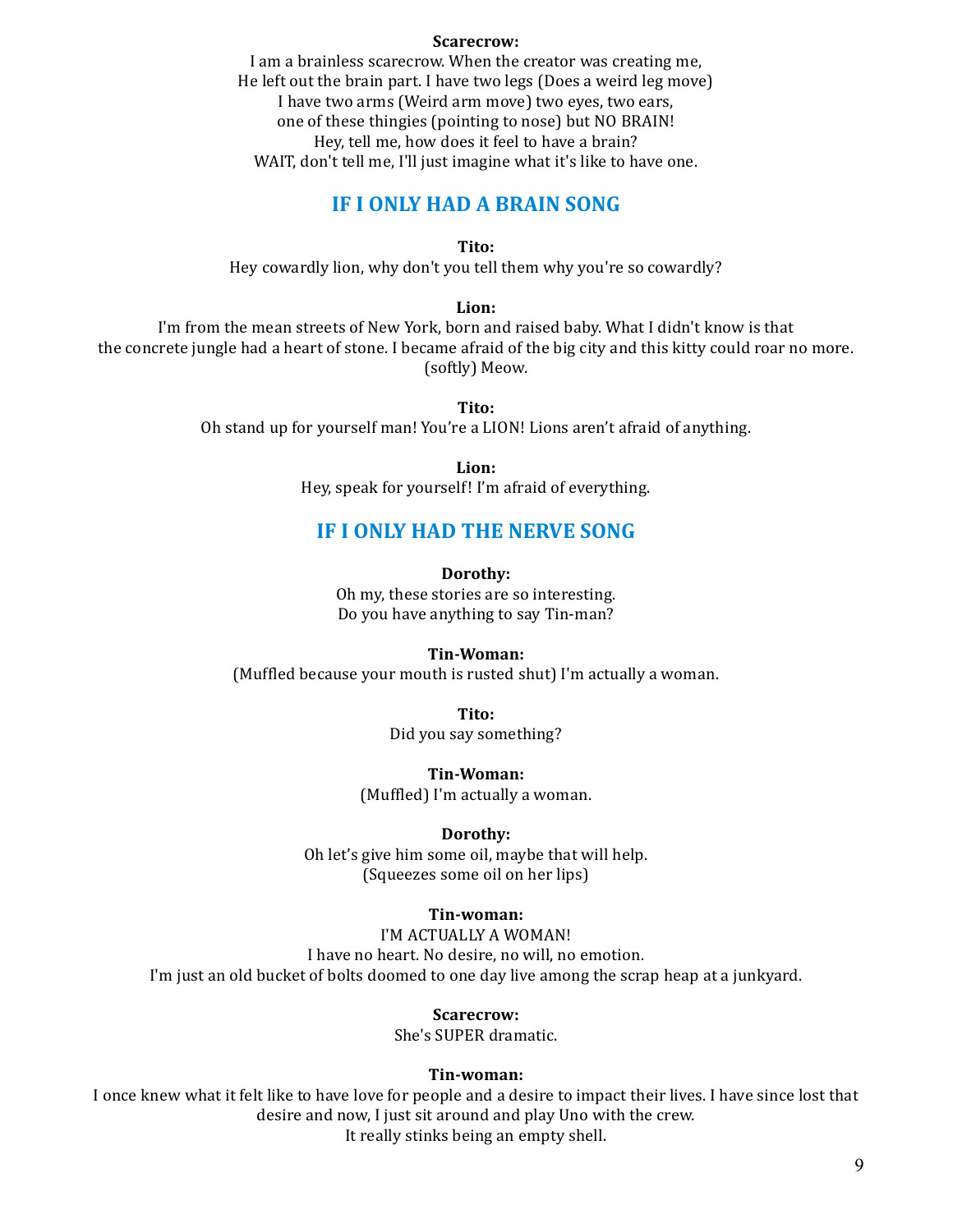# **IF I ONLY HAD A HEART SONG**

# **Dorothy:**

Hey guys, guess what? (To Scarecrow) I can help you get a brain, (To Lion) you get courage (To Tin-woman) and you get a heart?

# **Scarecrow:**

How?

**Dorothy:** We'll all go see the Wizard of Oz and he can help us!

**Lion:**

You're telling me the wizard can help me go from Hello Kitty to Mufasa?

**Scarecrow:**

...And he can help me get a brain so I can be as smart as Bill Gates?

**Tin-woman:**

(Getting emotional) Is it true the wizard can get me a heart so I can start feeling again?

# **Dorothy:**

He sure can. Just follow me ... (All Singing) We're off to see the Wizard the wonderful wizard of Oz!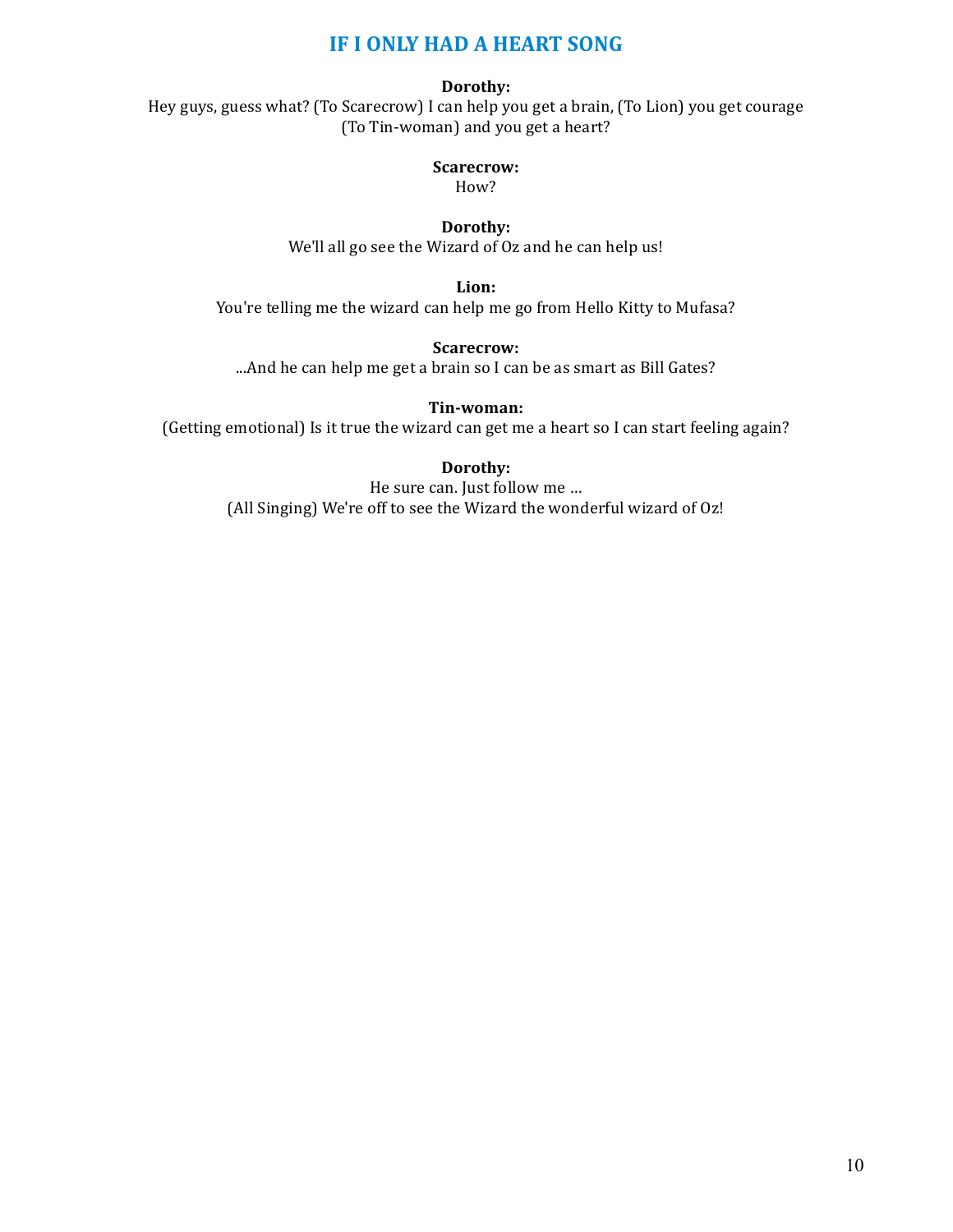# **SCENE 5 - OOMPA LOOMPA vs MUNCHKINS**

### **(Lola, Addy and Assistant Director enter from stage left)**

#### **AD:**

OK you two we have a twist in the plot. We're about to have a dance off. I don't know why we're doing this but just make it good! Alright get to your places ... and ACTION!

### **(Munchkins enter)**

**Lola:** Well I hope Dorothy has found the wizard by now.

### **Took:**

Me too, the show is kind of going long.

**Sigi:** Hey, guys, look. Who are they?

### **(Oompa Loompas start to appear)**

**Addy:** We are the Oompa Loompas!

**Stu:** You've never seen anything like us before.

#### **Addy:**

We are lean mean dancing machines. So if you have a problem with that, you might wanna' get out of our way. It looks like you're a little SHORT on talent!

#### **Roseamunda:**

You know that's right! Not only is our dancing OFF-THE-CHAIN, we heard you all singing earlier and let's just say ... You need some Auto-Tune!

**Malva:**

Let's see ... you all can't dance and you can't sing ... So what CAN you do?

**Tunly:** I bet you can't do it like me (Does a little dance move)

**Addy:** Enough talk, it's time to BATTLE! Cue the music!

# **DANCE BATTLE MUSIC**

**Addy:**

You know what ... you munchkins are not so bad after all.

**Stu:**

Yea, I guess you all do have some skillz. That's SKILLZ with a "Z" on the end.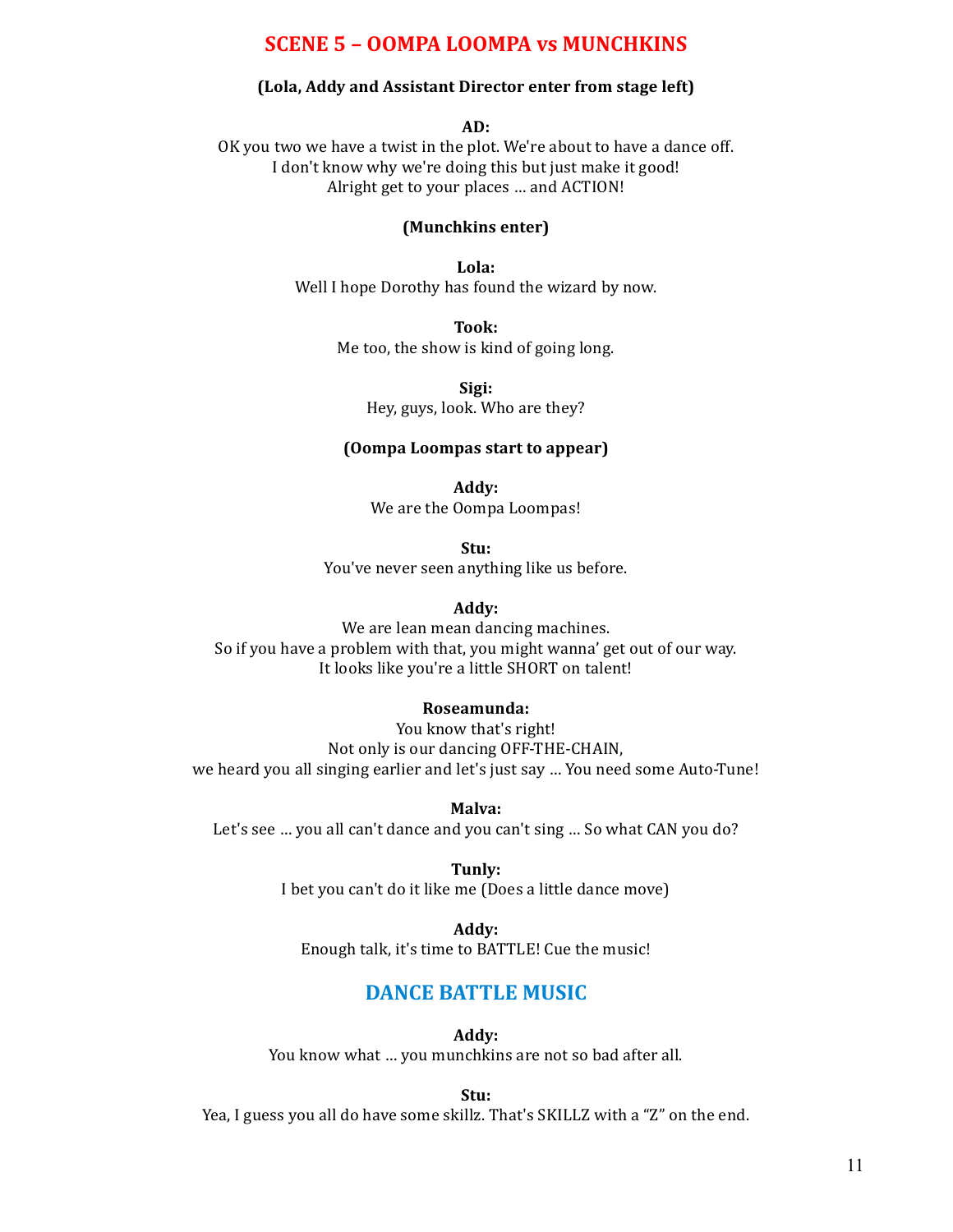## **Addy:**

Alright, alright I'm sorry about the stuff I said earlier. I still think I'm a BOSS but I guess you all are mini-bosses.

# **Roseamunda:**

You showed us that you have heart, good job!

# **Malva:**

(To Tunly) Hey, what are you doing, the scene is almost over.

**Tunly:**

(Dancing) I just can't stop dancing, it's in my soul!

# **(Oompa Loompas and Munchkins walk off stage congratulating each other)**

**Lola:**

(To audience) I wonder if the Oompa Loompas know ... They are in the wrong show.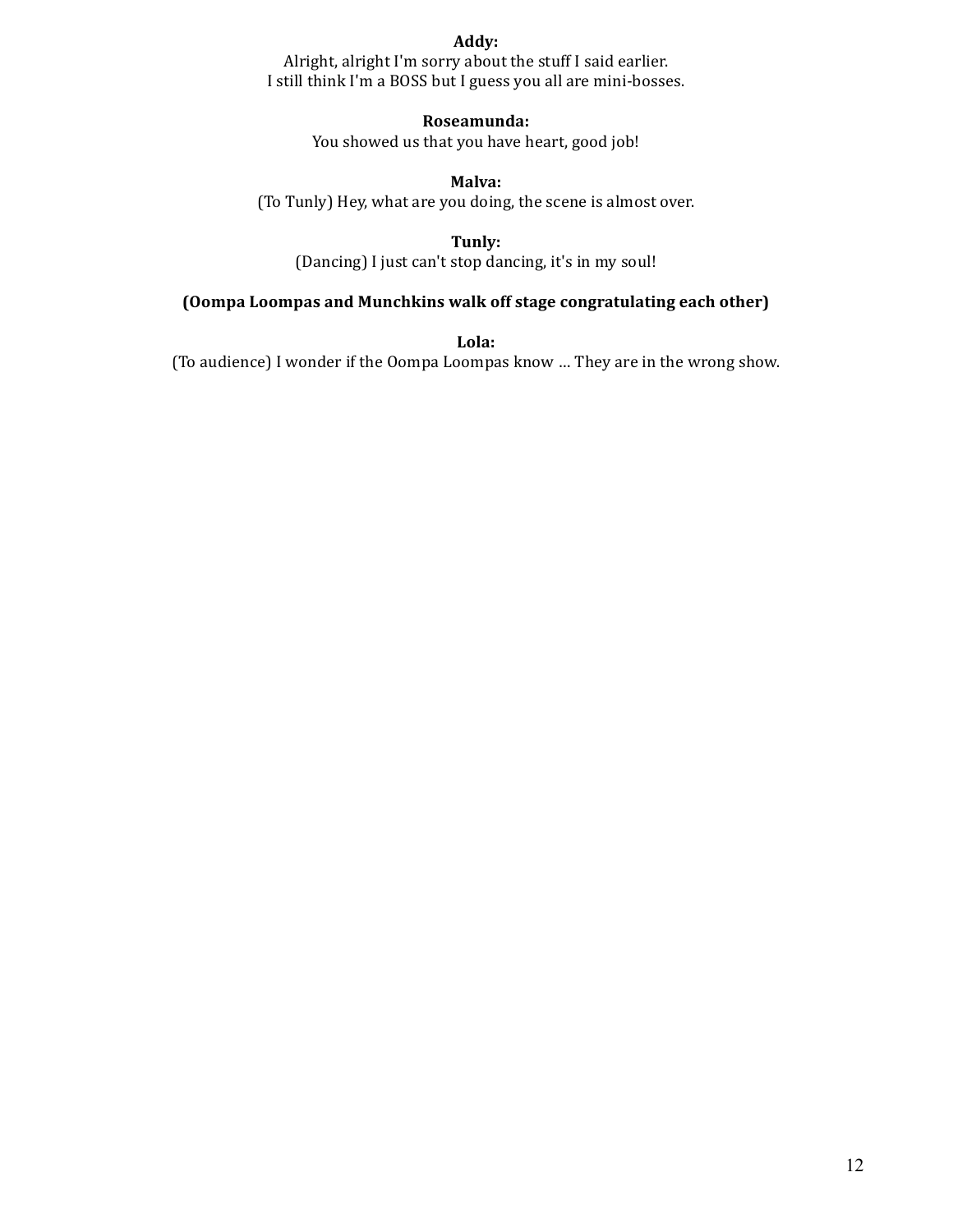# **SCENE 6 - WELCOME TO EMERALD CITY!**

## **(Director, Dorothy and the Crew, Mayor of Emerald City and Towns People enter on stage)**

**AD:**

OK folks gather, gather. Now, in this scene, Dorothy and the crew arrive at Emerald City to meet the Wizard. Any questions?

> **Aldric:** Can I go use the bathroom?

> > **AD:**

There are no bathroom breaks in the theater, THE SHOW MUST GO ON! Places everyone ... AND ACTION!

## **Dorothy:**

Looks like we made it to Emerald City! I'm so excited! I know the Wizard can help us, I can just feel it.

**Mayor:**

WELCOME TO EMERALD CITY, the greatest city in OZ! Come on in everyone! I am the mayor of this delightful little town and we are so glad you are here!

# **Dorothy:**

Mr. Mayor, can you take us to see the Wizard?

**Mayor:** Oh so you want to see the wizard, huh?

# **Everyone:**

Yes!

### **Mayor:**

Well hold your horses! You just got here. You can't skip right to the Oz part. Let me show you around town a little. Right over there -

## **Dorothy:**

(Interrupts Mayor) Oh mayor, I wish we had the time but we are in an awful hurry.

# **Scarecrow:**

I need a brain!

# **Lion:**

I need courage!

# **Tin-woman:**

I need a heart!

#### **Tito:** I need a Cheeto!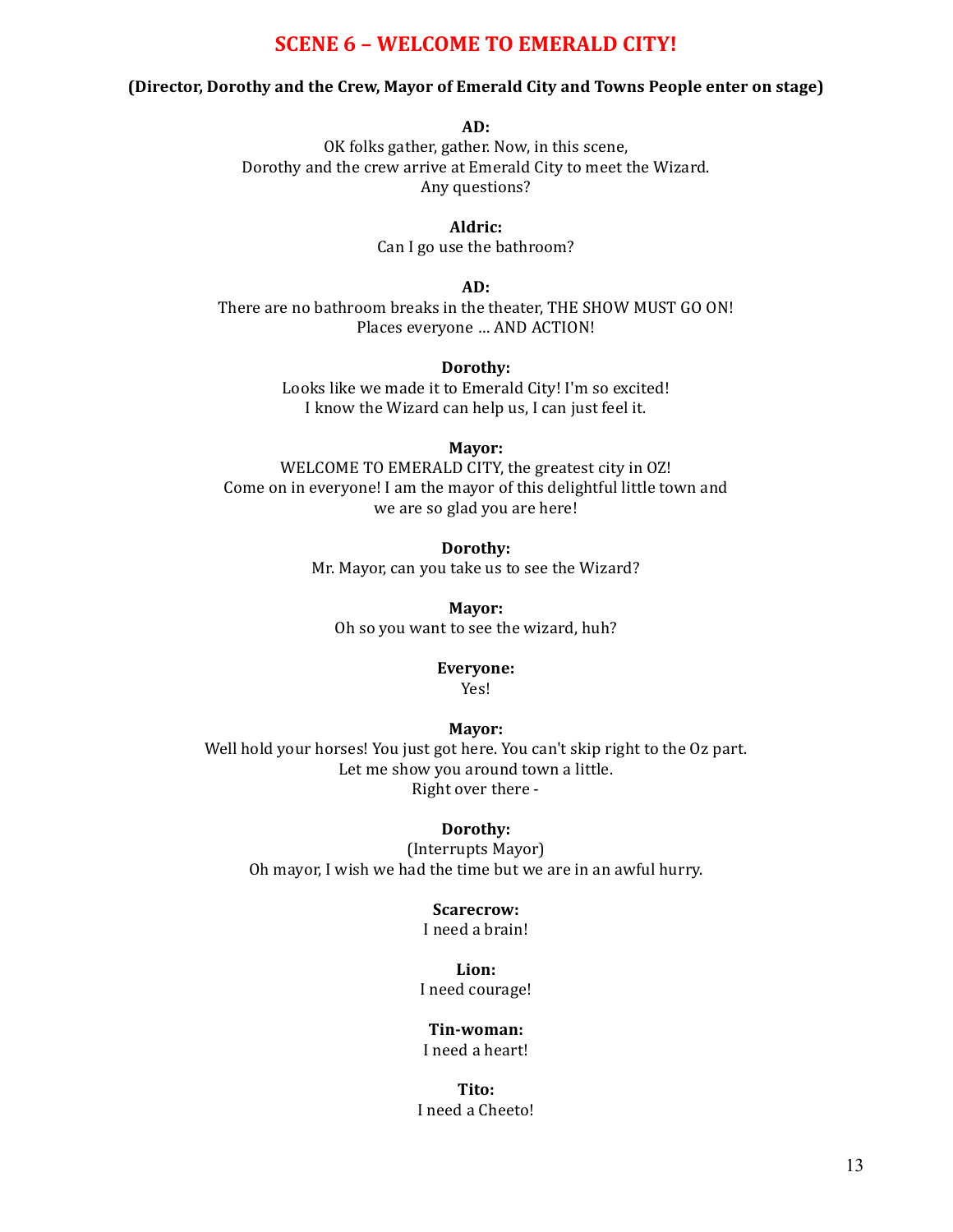#### **Mayor:**

Sounds like you all are falling apart. OK, you need to talk to my towns people. They can fix you all up and get you ready to see the Wizard.

#### **Aldric:**

My name is Aldric and I will be your cab service. I will take you anywhere you need to go, just say the word. And FYI, we are way cheaper than Uber.

#### **Dip:**

My name is Dip and I am a masseuse! (Talking about her own hands) You see these hands? YOU SEE THESE HANDS? These are the hands of a massage beast! Just lay on my table and I can get all those kinks out.

#### **Dot:**

Hey, let me see those shoes. Yep, just what I thought ... DIRTY! Looks like you all have been on a pretty wild journey. No problem at all, no problem. Come to my shoe shine shop and I will fix you right up!

#### **Sophie:**

(To Dorothy) Whoa, you must be TRIPPIN', you need some MAJOR work done on your nails girl! These nails just won't do, not at all. I can schedule you an appointment right now if you want?

#### **Aldric:**

You all have been traveling for a while now. How about I take you to go get a bite to eat? We have the finest restaurants here in Emerald City. We've got Burger Queen, Mc.Emerald City's and my personal favorite, International House of Oz.

**Dip:**

Your name is Lion right? You seem a little tense? Let me try some therapy on you. How does this feel? (Karate chops Lions back)

#### Dot:

It's so hard for me to stand by and look at all these dirty shoes. I graduated from Emerald City Junior College with a degree in feetology. I am a professional shoe shine master. Alright, who's going first?

#### **Sophie:**

So what's your thing ... a mani or a pedi? I can do both but the pedi is gonna cost you extra. I'm not really into touching people's feet, they often smell like corn chips.

**Mayor:**

You see, in Oz, your wish is our command!

# **MERRY OLD LAND OF OZ SONG**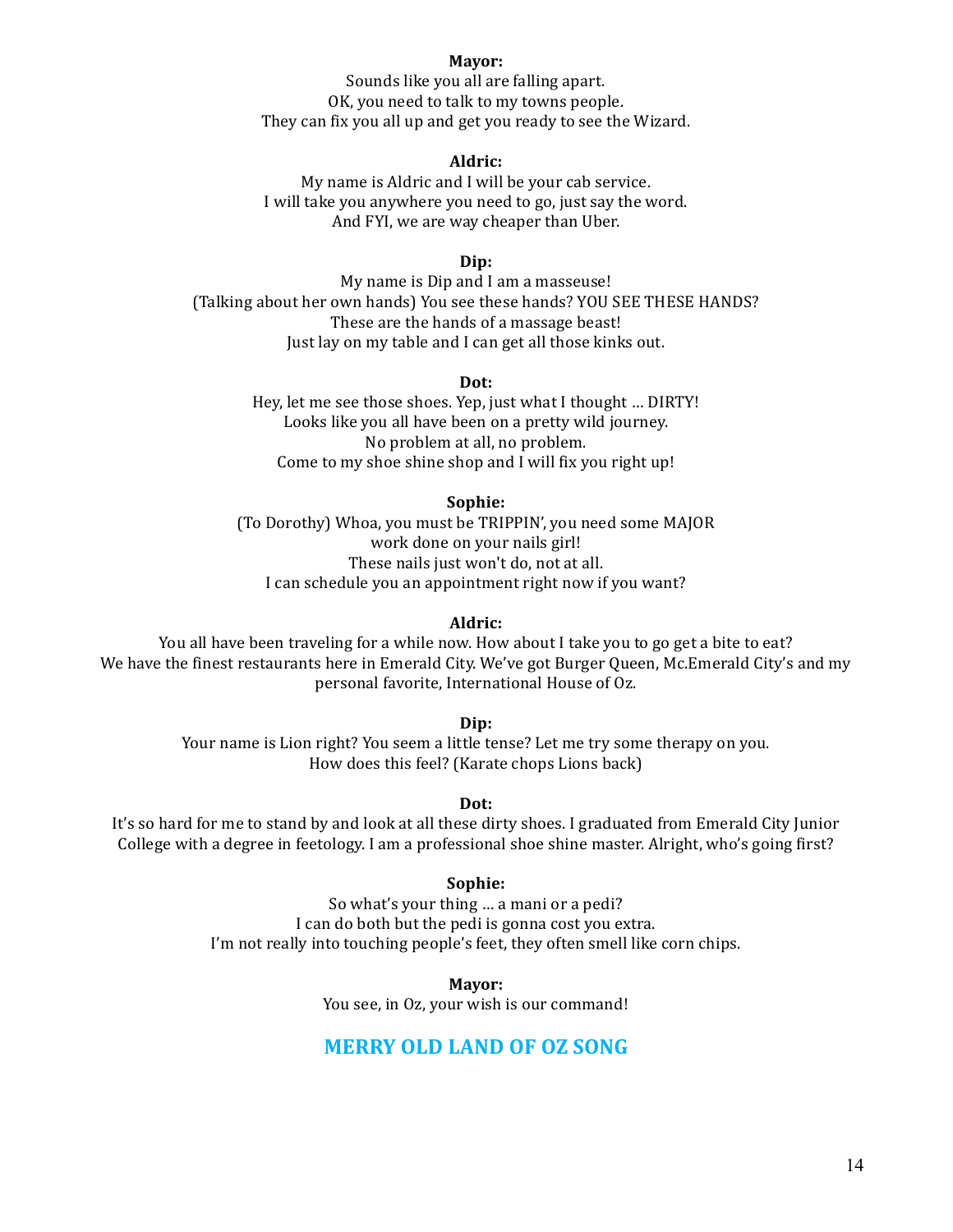# **SCENE 7 - THE WATER, THE WITCH and THE WARDROBE**

# **Director:**

AND CUT!

Nice job everyone. I've got a little tear in my eye because you all look like stars to me. You don't shine as bright as I do but maybe one day, you can get on my level.

### **Assistant Director:**

We have arrived at our final scene. In this scene, the wicked witch shows up for the final battle to get those shoes. So everyone go back to your last place before Merry Old Land of Oz ended. (Everyone goes to places) Alright, be super still, don't move.

> **Mayor:** Maybe we could do the mannequin challenge?

#### **(Wicked Witch and flying monkeys enter center stage)**

**AD:** AND ACTION!

#### **Wicked Witch:**

Stop all that singing! What do you think this is ... a musical?

**Dip:** It actually is a musical

### **WW:**

Oh get out of here! Dorothy my darling, I see you have something I want, something I need. Give me those shoes, I must have them!

**Dorothy:**

Glinda told me I should never take them off.

### **WW:**

Come on do you listen to everything people tell you? You know what they say, don't believe everything you read on the internet and a spoonful sugar makes the medicine go down.

**Dorothy:**

(Confused by what she just said) Huh?

**WW:** Oh never mind, just give me those SHOES!

#### **Dorothy:**

No stay back you mean old witch!

**Lion:**

Here, spray her with some water. (Hands Dorothy a water gun)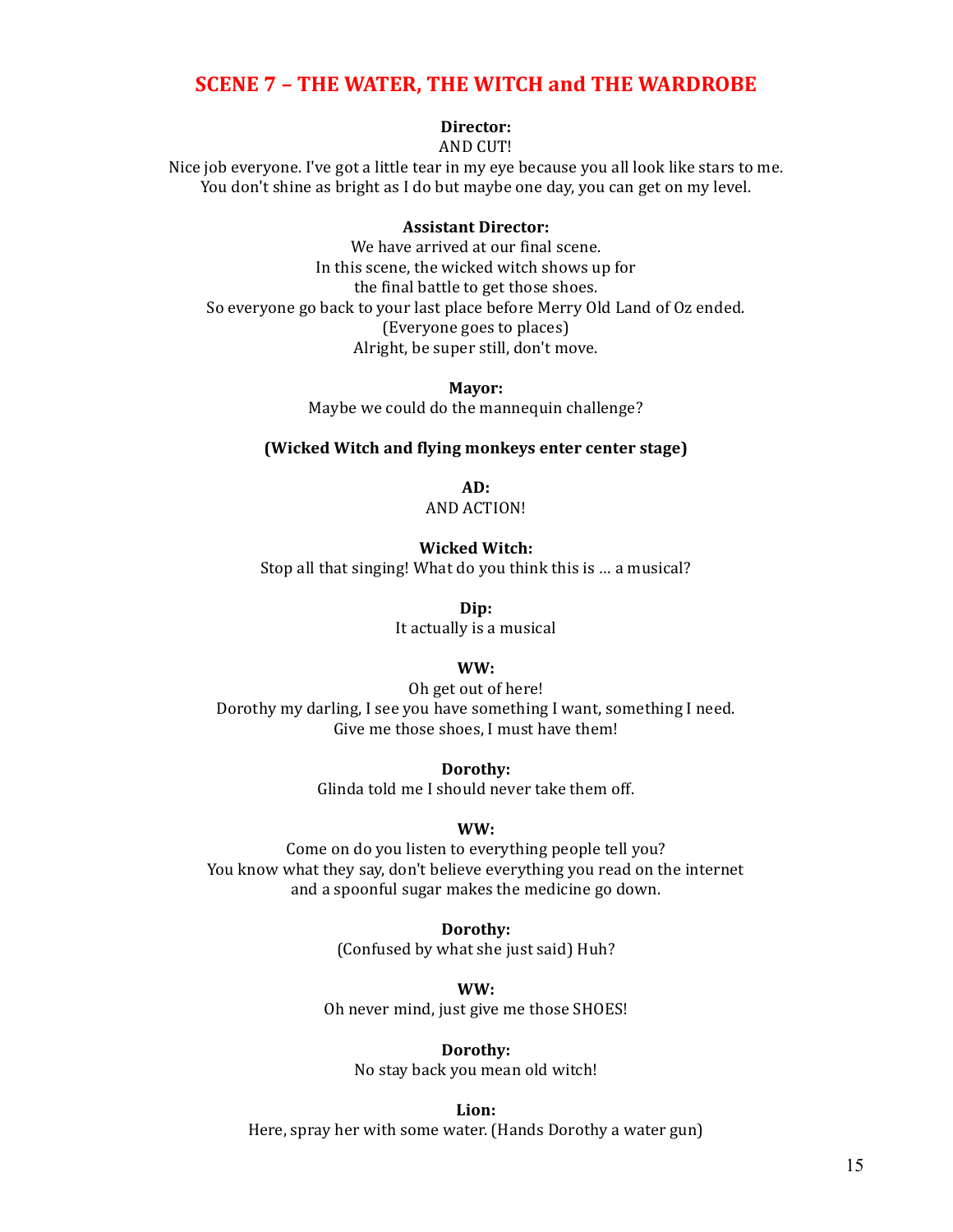**Tin-woman:** A water gun? That's the dumbest ...

#### **(Dorothy squirts water on her)**

**WW:**

Oh no, you found my absolute weakness ...

**Tin-woman:**

What do you know, it really worked.

**WW:**

(Melting) What a world, what a world! I'm melting, I'm melting ... even though it's really cold outside. Noooo! Maybe I should have tried to get UGG boots!

**Dot:**

Hurray, the witch is dead!

# **DING DONG THE WITCH IS DEAD SONG**

**Dorothy:** Mayor? Is there any way we can see the Wizard now?

> **Mayor:** You sure can ... OH WIZARD?!

#### **(A big green head appears)**

**Wizard:**

I am the Wizard of Oz, the great and POWERFUL!

**Dorothy:** Oh Wizard, we need your help.

#### **Wizard(Booming Voiceover):**

Everyone always needs my help! What if I need someone to help me? I'm tired of being the Oz! Can someone else please make all these decisions for me? NOOOO! You just keep calling on old Ozzy to fix your problems ... Oh sorry, I kind of lost it there. OK, what do you need little girl?

**Dorothy:**

Well my friend Scarecrow needs a brain, Lion needs courage and Tin-woman needs a heart.

**Wizard:** And what about you?

**Dorothy:** And me, I would love to go home.

**Wizard:** Hold please ... (Oz comes out and reveals himself)